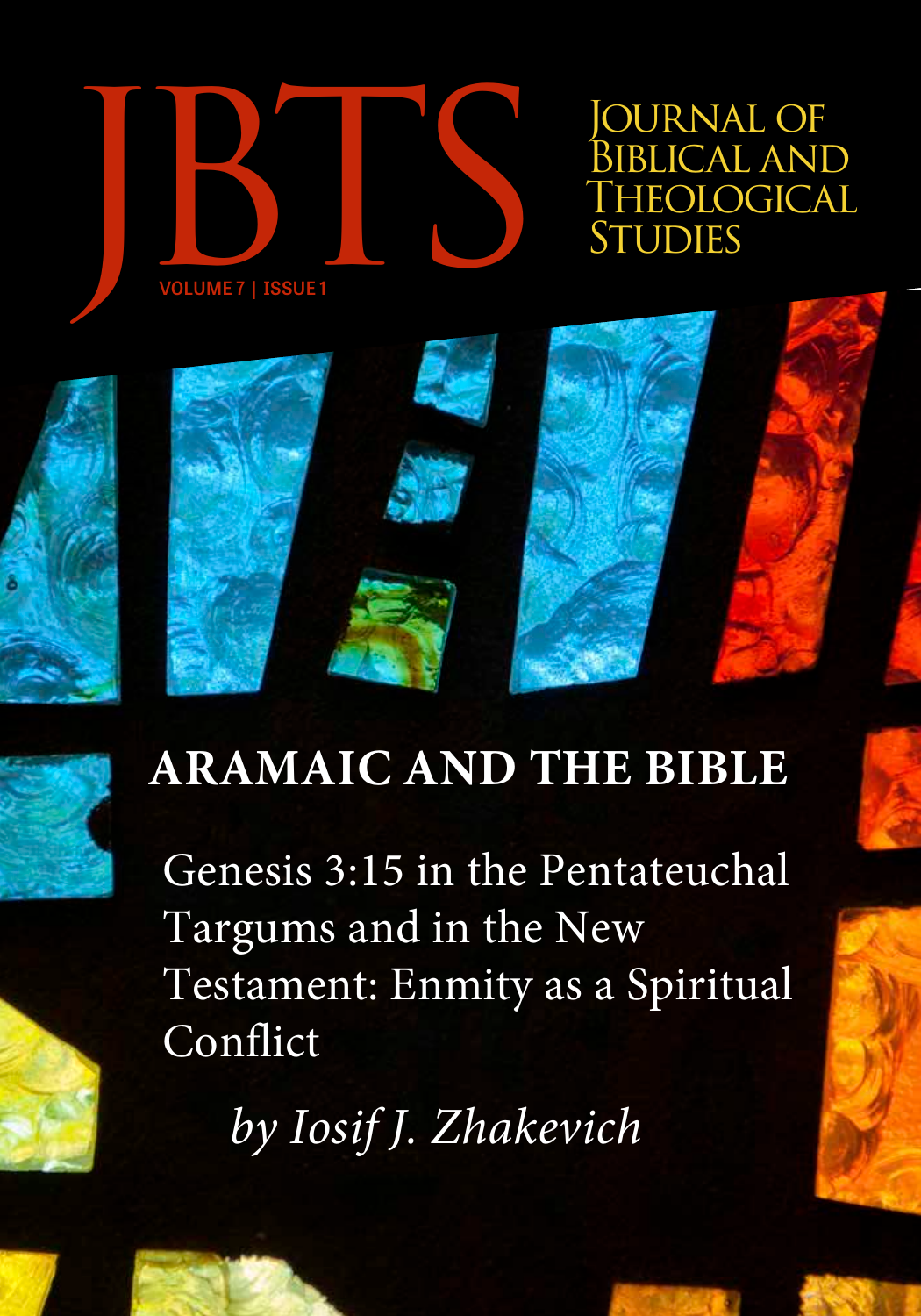# **Genesis 3:15 in the Pentateuchal Targums and in the New Testament:**

# **Enmity as a Spiritual Conflict**

**Iosif J. Zhakevich**

*Iosif J. Zhakevich is Associate Professor of Old Testament The Master's Seminary in Los Angeles, CA*

**Abstract:** The present paper conducts a comparative analysis of Gen 3:15 in the Pentateuchal Targums and of allusions to Gen 3:15 at Rev 12:17 (and its broader context) in order to demonstrate that the Targums and the book of Revelation both interpret the enmity announced at Gen 3:15 to be a spiritual battle, not a mere reference to the animus between humans and snakes. This view of enmity is indeed the point of departure for the broader interpretation of Gen 3:15 as a messianic text in Rev 12 and the Targums, as other scholars have shown. Moreover, to explain the congruity between the Targums and Rev 12, this study concludes, in agreement with the general view in comparative targumic and NT studies, that such an interpretation of the enmity at Gen 3:15 existed in the early Jewish community and was incorporated into the NT and into the Targums in accordance with each author's literary purposes and theological convictions.

**Key Words:** Targum, New Testament, Messiah, Enmity, Genesis 3:15, Revelation 12:17

# **Introduction1**

Beginning his discussion on the messianic interpretation of Gen 3:15 with a candid admission, Gordon H. Johnston concedes that "[Gen 3:15] is not an explicitly messianic text."2 Despite this reality, scholars have taken note of a shared messianic perspective of this passage in two historical corpora of literature of distinct compositional development, though from a common general Jewish background—Rev 12 and the Pentateuchal Targums (Targum Onqelos, 1st–2nd c. AD; Targum Neofiti, 2nd–3rd

<sup>1</sup>. Many thanks to Matthew Nerdahl for reading this article and providing helpful suggestions.

<sup>2</sup>. Gordon H. Johnston, "Messiah and Genesis 3:15," in *Jesus the Messiah: Tracing the Promises, Expectations, and Coming of Israel's King*, ed. Herbert W. Bateman IV, Darrell L. Bock, Gordon H. Johnston (Grand Rapids: Kregel, 2012), 459.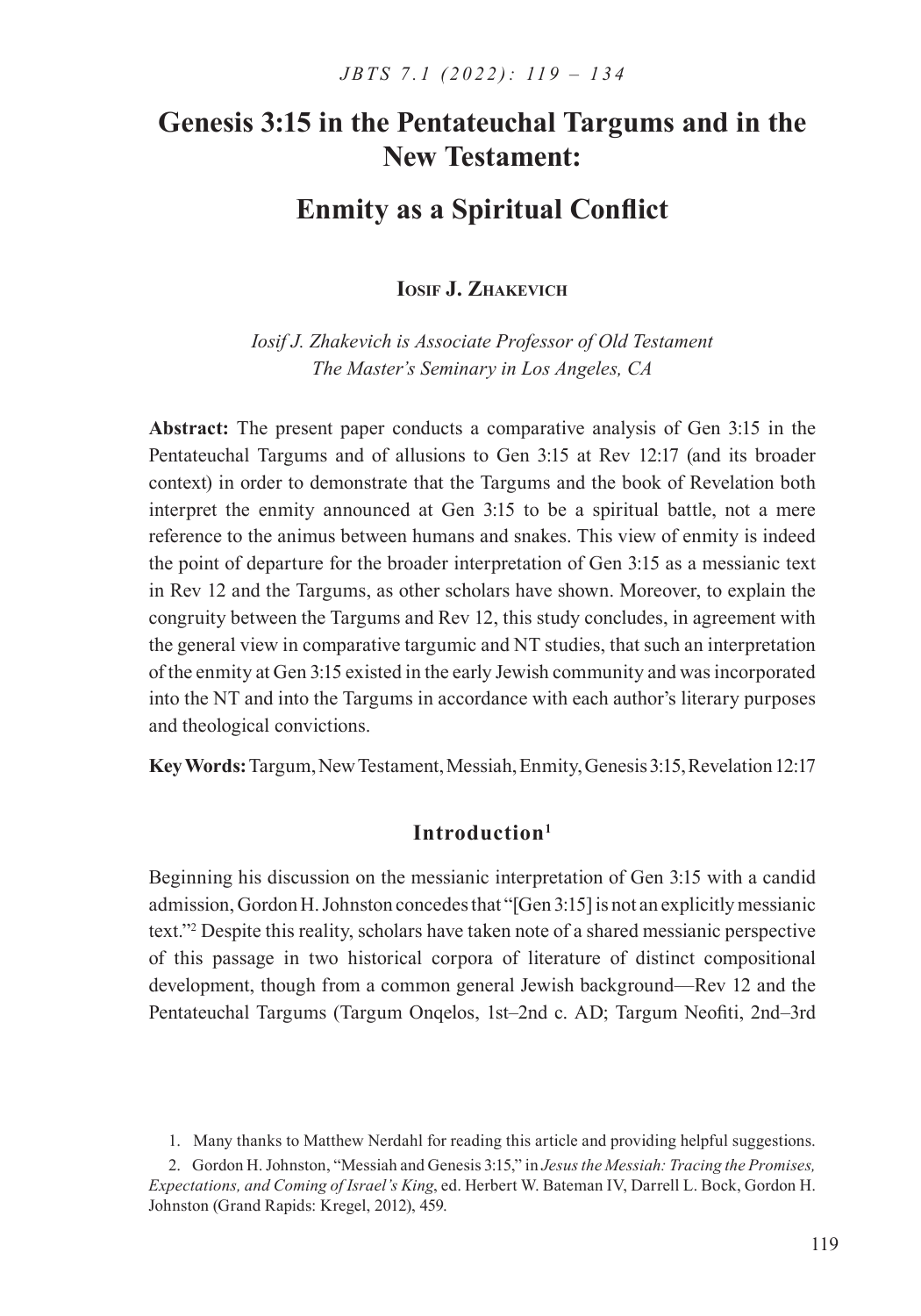c. AD;<sup>3</sup> and Targum Pseudo-Jonathan, 4th–10th c. AD).<sup>4</sup> Addressing this subject in a recent study, Pauline Paris Buisch points to three specific elements in Rev 12 and the Targums that manifest this messianic view—1) that the conflict of Gen 3:15 is to "reach its climax in the eschaton"; 2) that it is to "be concluded by the advent of the Messiah"; and 3) that it is to "involve the woman's children who are identified as those who keep the commandments."5

This, of course, raises questions about the compositional history of the shared material between Rev 12 and the Targums: How are these similarities to be explained? Are they random accidents of history? Are they evidence of literary interdependence? Buisch cogently argues that this shared messianic perspective is evidence that the two corpora of literature presuppose "a comparable understanding" of Gen 3:15

3. Targum Neofiti will be cited as the representative of the Palestinian Targums, while the Fragment Targums and Targum Neofiti Marginalia will be referenced where pertinent to the discussion. For a textual comparison of the various targumic renditions of Gen 3:15, see Avigdor Shinan, ליונתן בן עוזיאל המויחס התורה האגדה בתרגום התורה הארמי המויחס היונתן בן עוזיאל (Jerusalem: Magnes, 1992), 21–22. For more on the Palestinian Targums, see Paul V. M. Flesher and Bruce Chilton, *The Targums: A Critical Introduction*, Studies in Aramaic Interpretation of Scripture 12 (Leiden: Brill, 2011), 73–83.

4. For a brief introduction to the Targums, see Philip Alexander, "Jewish Aramaic Translations of Hebrew Scriptures," in *Mikra: Text, Translation, Reading and Interpretation of the Hebrew Bible in Ancient Judaism and Early Christianity,* ed. Martin Jan Mulder and Harry Sysling (Philadelphia: Fortress Press, 1988), 217–53; and Flesher and Chilton, *Targums,* 72–89 (for the dating of these texts, see 84), for Onqelos, 81, and for Pseudo-Jonathan, 88–89 and 158–66. For more on the date of Pseudo-Jonathan, see Stephen A. Kaufman, "Dating the Language of the Palestinian Targums and their Use in the Study of First Century CE Texts," in *The Aramaic Bible: Targums in their Historical Context*, ed. D. R. G. Beattie and M. J. McNamara, Journal for the Study of the Old Testament Supplement Series 166 (Sheffield: Sheffield Academic, 1992), 124; Moise Ohana, "La polémique judéo-islamique et l'image d'Ismaël dans Targum Pseudo-Jonathan et dans Pirke de Rabbi Eliezer," *Aug* 15, no. 3 (1975): 367–87; Avigdor Shinan, "The 'Palestinian' Targums––Repetitions, Internal Unity, Contradictions," *Journal of Jewish Studies* 36, no. 1 [1985]: 87; and see Shinan, של אגדתם מתורגמנים: תיאור וניתוח ספרותי של החומר האגדי המשוקע בכל התרגומים הארמיים הארץ ישראליים לחמשה חומשי תורה) Jerusalem: Maqor, 1979), 1:119–46; and 2:xvi. For the key advocate of an early date, see C. T. R. Hayward, "Inconsistencies and Contradictions in Targum Pseudo-Jonathan: The Case of Eliezer and Nimrod," *Journal of Semitic Studies* 37, no. 1 (1992): 31–55; Robert Hayward, "'Red Heifer and Golden Calf: Dating Targum Pseudo-Jonathan," in *Textual and Contextual Studies in the Pentateuchal Targums*, ed. Paul V. M. Flesher, South Florida Studies in the History of Judaism 55, Targum Studies 1, ed. Jacob Neusner et al. (Atlanta, GA: Scholar's, 1992), 9–32; Flesher, "The Date of Targum Pseudo-Jonathan: Some Comments," *Journal of Jewish Studies* 40 (1989): 7–30; and Flesher, "Targum Pseudo-Jonathan and Anti-Islamic Polemic," *Journal of Semitic Studies* 34, no. 1 (1989): 77–93.

5. Pauline Paris Buisch, "The Rest of Her Offspring: The Relationship between Revelation 12 and the Targumic Expansion of Genesis 3:15," *Novum Testamentum* 60 (2018): 400–01. See also Martin McNamara, *The New Testament and the Palestinian Targum of the Pentateuch* (Rome: Biblical Institute Press, 1978), 217–22; Max Wilcox, "The Promise of the 'Seed' in the New Testament and the Targumim," *Journal for the Study of the New Testament* 5 (1979): 13–14; Michèle Morgen, "Apocalypse 12, un targum de l'Ancien Testament," *Foi et vie* 80, no. 6 (1981): 72–73; Martin McNamara, *Targum and Testament Revisited: Aramaic Paraphrases of the Hebrew Bible*, 2nd ed. (Grand Rapids: Eerdmans, 2010), 115; Miguel Pérez Fernández, *Tradiciones Mesiánicas en el Targum Palestinense*, Estudios Exegéticos Institución San Jerónimo 12 (Valencia-Jerusalem: Institución San Jerónimo-Casa de Santiago, 1981), 33–94.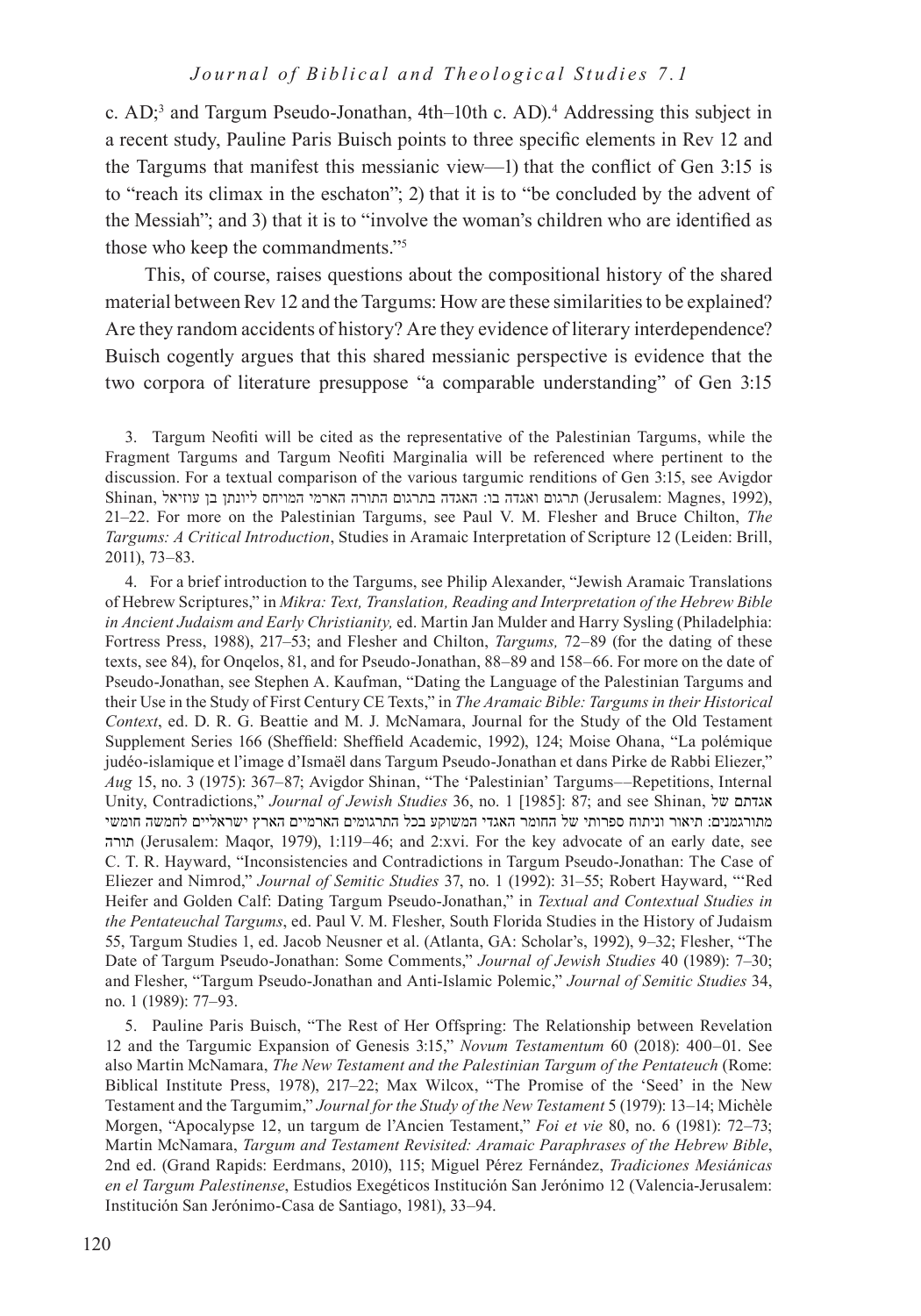#### Iosif J. Zhakevich: *Enmity as a Spiritual Conflict*

that existed in the Jewish community of that day, and that the authors of these texts appropriated this interpretation of the passage to their respective compositions in accordance with their theological program.6 This conclusion is, in fact, generally in line with the view articulated by Martin McNamara concerning New Testament and Targum studies: "All agree that it is not a question of the New Testament being dependent on the Targums (or rabbinic tradition) *but rather both being witnesses to*  an earlier Jewish tradition" (my italics).<sup>7</sup> In other words, the common perspective of Gen 3:15 in the Targums and Rev 12 is neither a coincidence of history nor the product of literary interdependence; rather, it is the result of the incorporation of a messianic interpretation of Gen 3:15 that evidently obtained in early Jewish thought.

With a view to contribute to this discussion, the present analysis suggests that the fundamental starting point of this messianic perspective is the presupposition both within Rev 12 and the Targums that the enmity announced at Gen 3:15 is at its core a spiritual conflict, not a mere declaration of the animus between humans and snakes. Various ancient Jewish texts do understand Gen 3:15 to refer to a spiritual battle; other texts, meanwhile, seem to understand it to refer to a natural relationship of tension between snakes and humans.<sup>8</sup> In modern day biblical scholarship, moreover, while evangelical scholars often advocate for a spiritual battle within Gen 3:15, critical scholars contend that the passage is an etiology for the hostile relationship between snakes and humans.<sup>9</sup>

6. Buisch, "Rest of Her Offspring," 400. For other discussions of this issue, see McNamara, *New Testament and the Palestinian Targum*, 217–22; Morgen, "Apocalypse 12," 63–74; and Johnston, "Messiah and Genesis 3:15," 466–67.

7. McNamara, *Targum and Testament Revisited*, 10. For more on methodology, see Shinan, 22–20 ,בו ואגדה תרגום ;C. T. R. Hayward, "The Present State of Research into the Targumic Account of the Sacrifice of Isaac," *Journal of Jewish Studies* 32 (1981): 127–50; Geza Vermes, "Jewish Literature and New Testament Exegesis: Reflections and Methodology," *Journal of Jewish Studies* 33 (1982): 361–76; Bruce D. Chilton, *Judaic Approaches to the Gospels*, University of South Florida International Studies in Formative Christianity and Judaism 2 (Atlanta, GA: Scholars Press, 1994), 305–15; Michael B. Shepherd, "Targums, the New Testament, and Biblical Theology of the Messiah," *Journal of the Evangelical Theological Society* 51, no. 1 (2008): 45–58; Flesher and Chilton, *Targums,* 385–408.

8. See remarks in Johnston, "Messiah and Genesis 3:15," 461–67; and a collection of texts in James L. Kugel, *Traditions of the Bible: A Guide to the Bible as It Was at the Start of the Common Era* (Cambridge, MA: Harvard University Press, 1998), 98–100.

9. See John Skinner, *A Critical and Exegetical Commentary on Genesis*, International Critical Commentary (New York: Scribner, 1910), 78–82; R. A. Martin, "The Earliest Messianic Interpretation of Genesis 3:15," *Journal for Biblical Literature* 84 (1965): 425–27; Walter Wifall, "Gen 3:15—A Protevangelium?" *Catholic Bible Quarterly* 36 (1974): 361–65; Gordon J. Wenham, *Genesis 1–15*, Word Biblical Commentary 1 (Dallas: Word, 81–78 ,)1987; Claus Westermann, *A Continental Commentary: Genesis 1–11* (Minneapolis, MN: Fortress Press, 1994), 256–61; T. Desmond Alexander, "Messianic Ideology in the Book of Genesis," in *The Lord's Anointed*, ed. P. E. Satterthwaite, R. S. Hess, and G. J. Wenham (Grand Rapids: Baker, 1995), 19–39; K. A. Mathews, *Genesis 1–11:26*, New American Commentary 1A (Nashville: Broadman & Holman Publishers, 1996), 243–48; Jack Collins, "A Syntactical Note (Genesis 3:15): Is the Woman's Seed Singular or Plural?" *Tyndale Bulletin* 48, no. 1 (1997): 139–48; John H. Sailhamer, "The Messiah and the Hebrew Bible," *Journal of the Evangelical Theological Society* 44, no. 1 (March 2001): 5–23; E.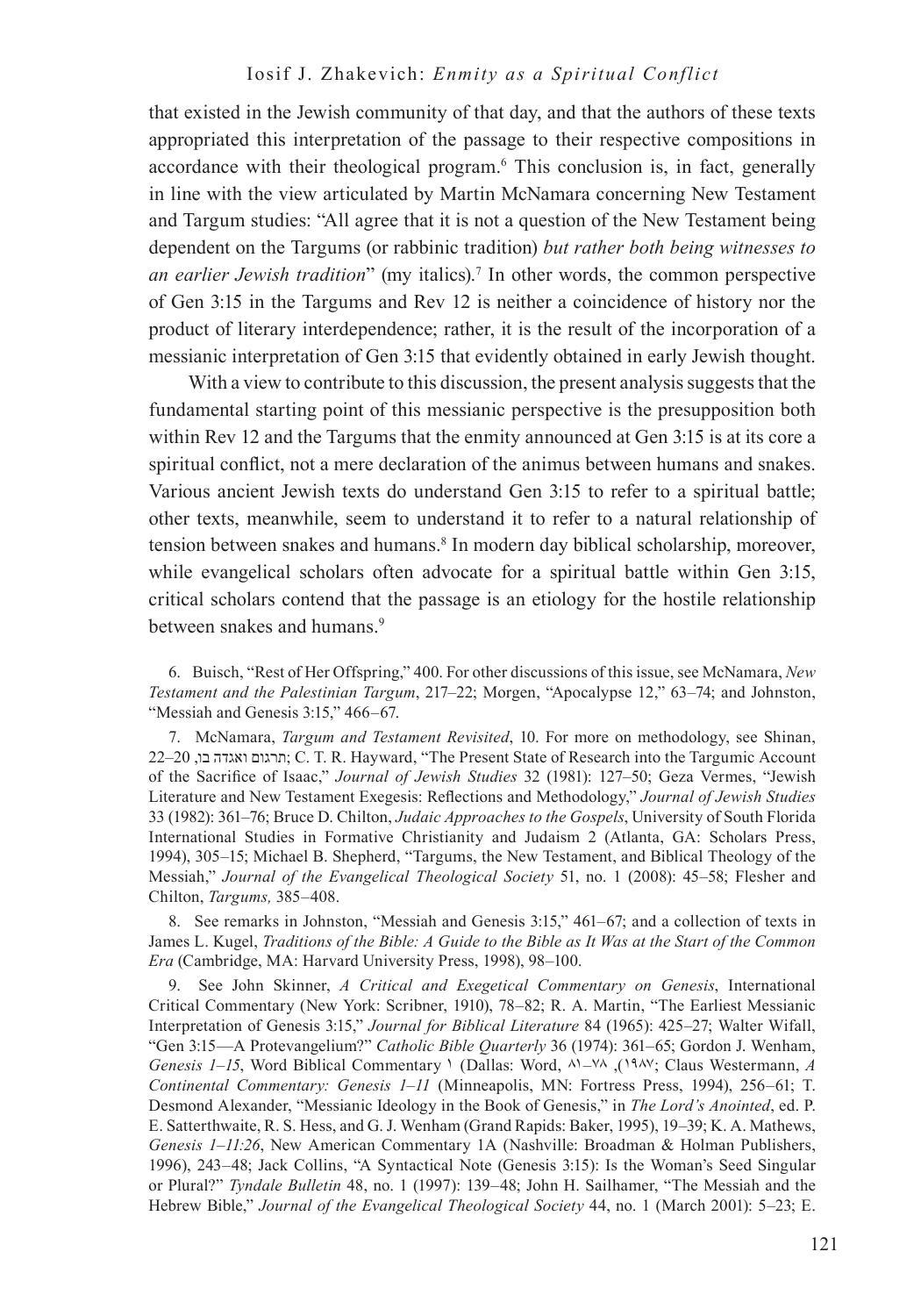However, a comparative analysis of Rev 12 and the Targums reveals that these texts interpret the enmity of Gen 3:15 to be a spiritual battle. In these texts, this perspective is indeed the foundation and the point of departure for the broader interpretation of Gen 3:15 as a messianic text. That is, the view that this enmity is spiritual warrants the appearance of the three messianic elements in Rev 12 and the Targums that Buisch considers in her study, as indicated above: 1) the integration of the law of God into the context of Gen 3:15; 2) the reference to the eschaton as the temporal point of culmination of this conflict; and 3) the mention of the Messiah during whose reign triumph is achieved. At the same time, while the spiritual nature of the conflict is presupposed, the natural animosity between the actual reptile of the Serpentes suborder is not always denied; rather, this natural animosity is in certain cases perceived to be a manifestation of the spiritual conflict.

Finally, the implication of all this for the composition of Rev 12 and the Targums is, as maintained by targumic scholars more generally, that this view of Gen 3:15 existed in various circles of the early Jewish community and was incorporated into the NT and into the Targums in accordance with each author's literary purposes and theological convictions.

## **The Spiritual Nature of the Conflict in the Targums**

The Targums are unequivocal in their perspective of Gen 3:15 that the nature of the conflict is fundamentally spiritual, albeit not to the exclusion of the physical facet of antagonism between snakes and humans. This spiritual aspect of the conflict manifests itself in various interpretative renderings within the targumic texts. The interpretative translation of the text, however, is not arbitrary or without literary grounds, from the perspective of the targumist. Rather, each rendition in the Aramaic is triggered by the specific articulation of the text in the Hebrew. Therefore, the targumist derives the Aramaic expansion from within the Hebrew text, as the analysis of each of the Pentateuchal Targums below demonstrates.<sup>10</sup>

10. For a thorough study of the exegesis in the Pentateuchal Targums, see Alexander Samely, *The Interpretation of Speech in the Pentateuch Targums: A Study of Method and Presentation in Targumic Exegesis*, Texte und Studien zum antiken Judentum 27 (Tübingen: Mohr Siebeck, 1992).

A. Speiser, *Genesis: Introduction, Translation, and Notes*, Anchor Yale Bible 1 (London: Yale University Press, 2008), 21–28; Robert Alter, *The Hebrew Bible: A Translation with Commentary* (New York: W. W. Norton & Company, 2019), 1:17n15.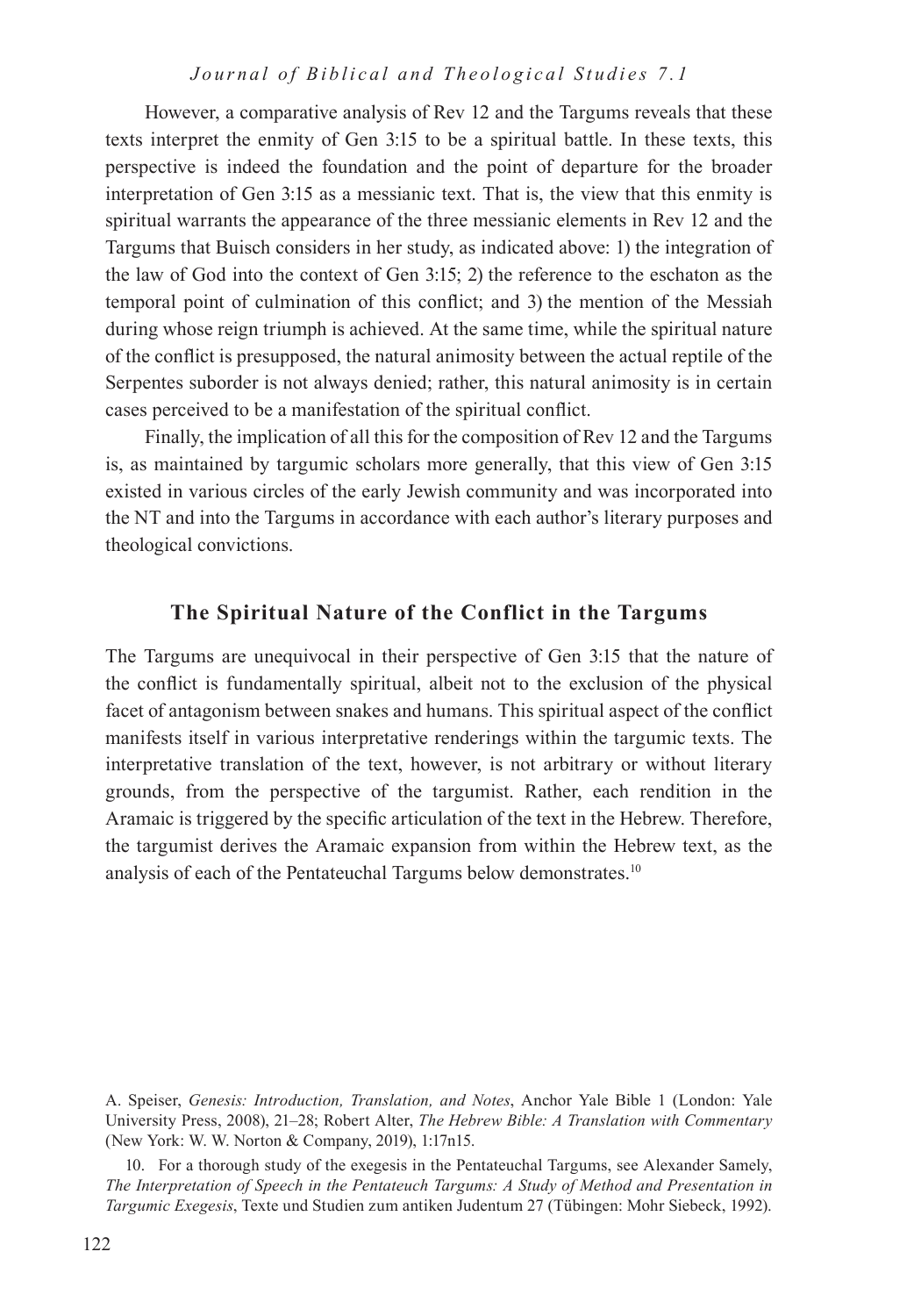# **Targum Onqelos**

| <b>MT</b> | I will put enmity between you and the | וְאֵיבָהוּ אָשִׂית בָּינְדְ וּבִין הָאִשָּׁה     |
|-----------|---------------------------------------|--------------------------------------------------|
|           | woman, and between your offspring     | וּבִין זַרְעֲךָ וּבִין זַרְעֶהּ הָוּא יְשׁוּפְךָ |
|           | and her offspring; he will strike     | רֹאשׁ וְאַתָּה תְּשׁוּכֶּנּוּ עֲקָב              |
|           | you on the head, and you will strike  |                                                  |
|           | him on the heel. <sup>11</sup>        |                                                  |
| Targum    | I will put enmity between you and the | וּדכָבוּ אֲשֵׂוֵי בֵינָך וּבֵין אִיתְתָא וּבֵין  |
| Ongelos   | woman, and between your sons and      | ּבְנָךְ וּבֵין בְנַהָא הוּא יְהֵי דְכִיר מָא     |
|           | her sons; he will remember what you   | דַעֲבַדת לֵיה מִלְקַדמִין וְאַת תְהֵי            |
|           | did to him from the beginning, and    | נַטַר לֵיה לְסופָא:                              |
|           | you will keep [antagonism] toward him |                                                  |
|           | until the end. <sup>12</sup>          |                                                  |

The perspective that the conflict is spiritual reveals itself in Onqelos in its subtle but certain interpretative translation of and addition to the Hebrew text. In the final part of the verse, Onqelos renders the Hebrew "he will *strike you* on the head, and you will *strike him* on the heel" as "he will *remember what you did to him* from the beginning, and you will *keep [antagonism] toward him* until the end" (italics mine). These changes reflect a spiritual understanding of enmity on the part of Onqelos in two interrelated respects.

First, Onqelos interprets the root "strike" (שׁוּף) not as a physical action, in which the human stomps on the head of the snake or the snake snaps at the heel of the human, but as a cognitive experience of remembering (דכר:" he will *remember* what you did to him") and keeping (נטר:" you will keep [antagonism] toward him"). Explaining this translation, Grossfeld states that the word "strike" (שׁוּף) "was understood as the root š'p—'long for,' and rendered by the somewhat related roots of 'to remember' and 'to guard/sustain (in one's heart).'"13 Thus, with respect to the human, the essence of the conflict pertains to the memory of the serpent executing concerted efforts to compel the first humans to disobey God.14 And with respect to the serpent, the nature of the conflict refers to the serpent's preservation of a particular, arguably negative, perspective toward the humans. While this perspective of the serpent is unspecified, the parallel structure between ירִכְד and רַטָנ implies an intellectual sense of רַטָנ just as it is evident in ירִכְד. In addition, while the targumic rendering does not make explicit

11. Compare with the NJPS translation.

12. Compare with translation in Bernard Grossfeld, trans., *Targum Onqelos to Genesis*, The Aramaic Bible 6B, ed. Kevin Cathcart, Michael Maher, and Martin McNamara (Collegeville, MN: Liturgical, 1990), 46 at Gen 3:15.

13. Grossfeld, *Targum Onqelos to Genesis*, 46n9. For additional remarks on the meaning of וףּשׁ, see Wifall, "Gen 3:15—A Protevangelium?" 364; McNamara, *Targum and Testament Revisited*, 105 and 114–15; Wenham, *Genesis 1–15*, 81.

14. See also Shinan, 2:212 ,מתורגמנים של אגדתם ;Pérez Fernández, *Tradiciones Mesiánicas en el Targum Palestinense*, 40–45.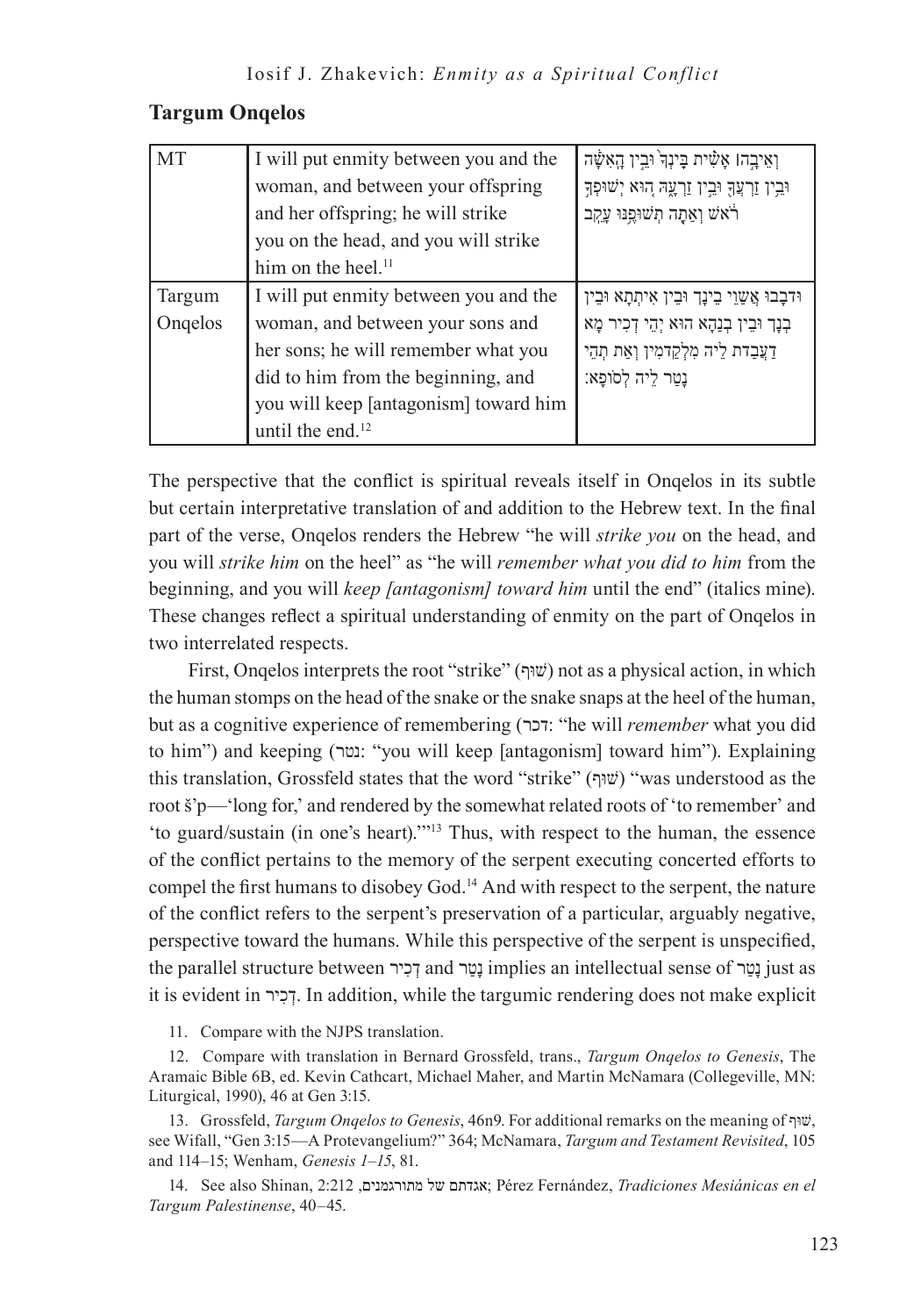what it is that the serpent will "keep" (נטר; i.e., lacking a direct object),<sup>15</sup> the context suggests that the reference pertains to the serpent's act to entice Adam and Eve to disobey God. That is, the text to be supplied in this ellipsis is to be drawn from the preceding line—"you will keep [what you did, i.e., the antagonistic assault] toward him." Note the structure in the table below:

| He will remember <b>what you did</b> to him   הוא יְהֵי דְכִיר <b>מָא דַעֲבַדת</b> לֵיה מִלְקַדמִין וְאַת תְהֵי |                                     |  |
|-----------------------------------------------------------------------------------------------------------------|-------------------------------------|--|
| from the beginning,                                                                                             | נְטַר [מָא דַעֲבַדת] לֵיה לְסוֹפָא: |  |
| and you will keep [what you did]                                                                                |                                     |  |
| toward him until the end.                                                                                       |                                     |  |

Thus the serpent will not simply strike at the offspring, but, more than this, preserve the antagonism that he expressed toward Adam and Eve in the garden.16 In an analysis of this verse, Pérez Fernández understands this clause to mean that the serpent will be "lurking to do evil" ("Estar al acecho para hacer el mal").<sup>17</sup> And in an English translation of this clause, Grossfeld supplies the term "hatred" in order to make the text clear, thus producing: "*you will sustain* [your hatred] *for it to the end*."18 In effect, Onqelos shifts the nature of the conflict from the physical "strike" (שׁוּף) to the cognitive "remember" (דְכִיר) and "keep" (נטר), with spiritual implications at play in that the context of the passage relates to the obedience and disobedience of God.

Second, the targumic addition of the clause "what you did to him" (יהֵל דתַבֲעַד אָמ ( casts the serpent's act of compelling humankind to disobey God in a morally, that is to say spiritually, negative light specifically by the use of the verb "did" (עבד). The negative force of the verb appears first in God's condemnatory interrogation of Eve at v. 13: "What is this you have *done*" (Heb: מה־זאת עֲשִׂית; Arm: מהיה א LSubsequent to this the verb reappears in God's condemnatory exclamation to the serpent at v. 14: אֲרֵ י :Arm; ֣כִּ ֣ י עָשִׂ ֤ יתָ ז ֹּאת֒ ָארּור ַאתָּה֙ :Heb…" (you are cursed ,this *done* have you Because" עֵבָדת דַא לִיט אַתּ (hus when the targumist adds the clause at v. 15 that Eve's offspring will remember "what you *did* to him" (מָא דַעֲבָדת לֵיה), the statement bears the force of condemnation on account of its function within the preceding two statements of God.

While the changes are slight, Onqelos's perspective of the hostility at Gen 3:15 nonetheless is clear—that the hostility is more than natural; it is spiritual.

<sup>15</sup>. Compare with Onqelos Deut 5:10, 12; 27:1; Targum 1 Sam 30:23; Targum Ruth 1:13.

<sup>16</sup>. For a helpful discussion on parallel structure, see Edward L. Greenstein, "How Does Parallelism Mean?" in *A Sense of Text: The Art of Language in the Study of Biblical Literature*, Papers from a Symposium at the Dropsie College for Hebrew and Cognate Learning, May 11, 1982, A Jewish Quarterly Review Supplement (Winona Lake, IN: Eisenbrauns, 1983), 41–70.

<sup>17</sup>. Pérez Fernández, *Tradiciones Mesiánicas en el Targum Palestinense*, 180.

<sup>18</sup>. Italics original. Grossfeld, *Onqelos to Genesis*, 46 at Gen 3:15.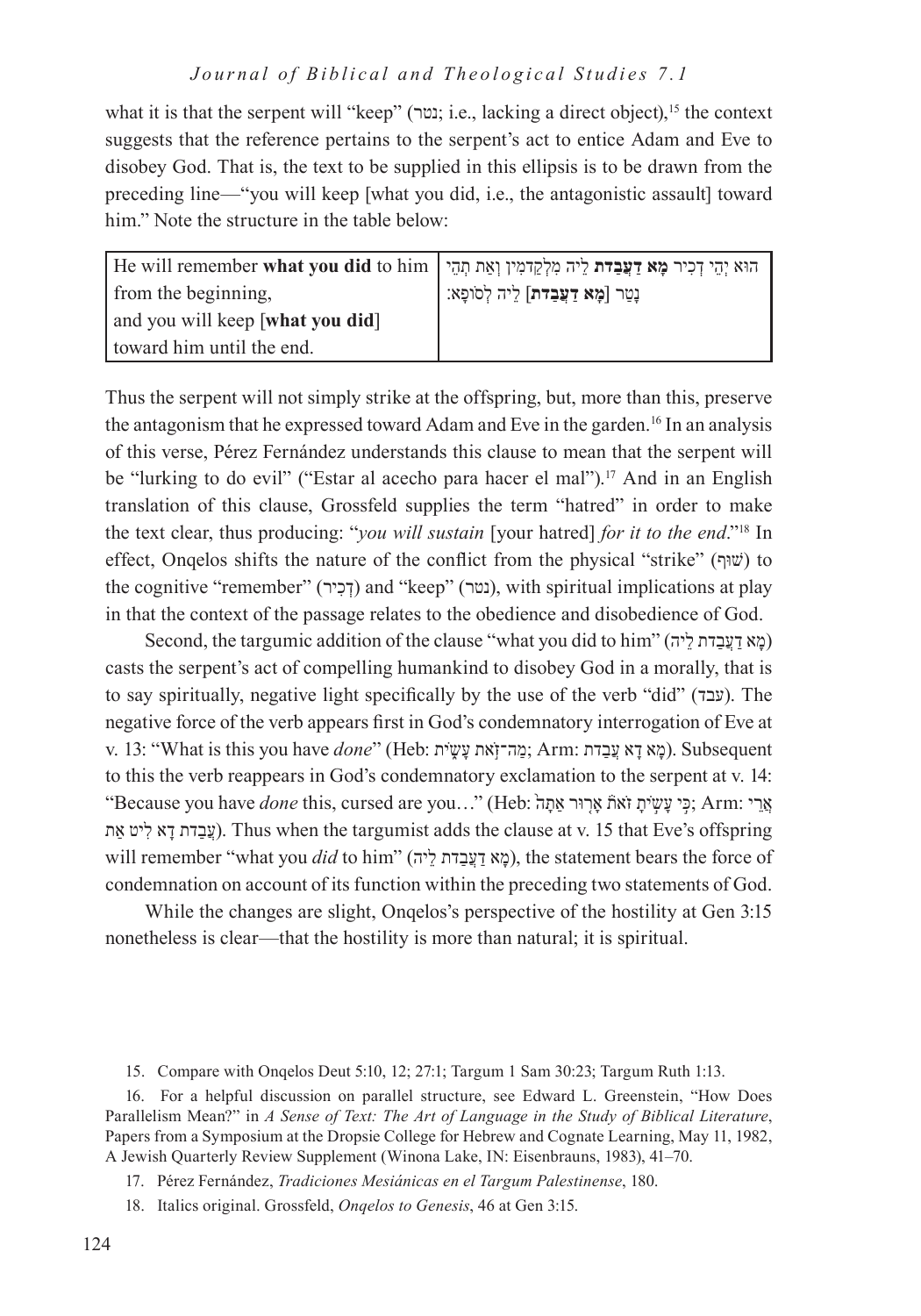| <b>MT</b> | I will put enmity between you and the<br>woman, and between your offspring<br>and her offspring; he will strike<br>you on the head, and you will strike<br>him on the heel. | וְאֵיבָהוּ אֲשִׂית בַּינְךָ וּבִין הָאִשָּׁה<br>וּבִין זַרְעֲךָ וּבִין זַרְעֶהּ הוּא יְשׁוּפְךָ<br>רֹאשׁ וְאַתָּה תְשׁוּכֶּנּוּ עֲקִב |
|-----------|-----------------------------------------------------------------------------------------------------------------------------------------------------------------------------|---------------------------------------------------------------------------------------------------------------------------------------|
| Targum    | And I will put enmity between you                                                                                                                                           | ובעל דבבו אשוי בינך ובין                                                                                                              |
| Neofiti   | and the woman and between your sons                                                                                                                                         | איתתה ובין בניך ובין בנה ויהוי                                                                                                        |
|           | and her sons. <sup>19</sup> And it will come about                                                                                                                          | כד יהוון בניה נטרין אורייתא                                                                                                           |
|           | that when her sons keep the Law and                                                                                                                                         | ועבדין פקודייה יהוון מתכוונין לך                                                                                                      |
|           | do the commandments, they will aim                                                                                                                                          | ומחיי' יתך לראשך וקטלין יתך                                                                                                           |
|           | at you and strike you on your head                                                                                                                                          | וכד יהוון שבקין פקודי דאוריתא                                                                                                         |
|           | and kill you. But when they forsake                                                                                                                                         | תהוי מתכוין ונכת יתיה בעקבה                                                                                                           |
|           | the commandments of the Law, you                                                                                                                                            | וממרע יתיה ברם לבריה יהוי אסו                                                                                                         |
|           | will aim and bite him on the heel and                                                                                                                                       | ולך חויה לא יהוי אסו דעתידין                                                                                                          |
|           | make him ill. However, for her son, <sup>20</sup>                                                                                                                           | אינון מעבד שפיותיה בעוקבה                                                                                                             |
|           | there will be healing, but for you, O                                                                                                                                       | ביומא דמלכא משיחא:                                                                                                                    |
|           | serpent, there will not be healing,                                                                                                                                         |                                                                                                                                       |
|           | inasmuch as they are destined to make                                                                                                                                       |                                                                                                                                       |
|           | appeasement <sup>21</sup> in the end, in the day of                                                                                                                         |                                                                                                                                       |
|           | the king messiah. <sup>22</sup>                                                                                                                                             |                                                                                                                                       |

19. Literally, "I will put an enemy…" (see Num 35:21–22). See comments in Martin McNamara, trans., *Targum Neofiti 1: Genesis*, The Aramaic Bible 1A, ed. Kevin Cathcart, Michael Maher, and Martin McNamara (Collegeville, MN: Liturgical, 1992), 61n11; B. Barry Levy, *Targum Neophyti 1: A Textual Study,* Studies in Judaism (Lanham, MD: University Press of America, 1987), 1:96; Roger Le Déaut with Jacques Robert, eds. and trans., *Targum du pentateuque: Traduction des deux recensions palestiniennes complètes avec introduction, parallèles, notes et index*, *Genèse*, Sources Chrétiennes 245 (Paris: Latour-Baubourg, 1978), 94n10.

20. For challenges in translating לבריה as a singular or as a plural, see McNamara, *Neofiti 1: Genesis*, 61n12; McNamara, *New Testament and the Palestinian Targum*, 219–20; and see a suggestion that this might indicate messianic implications in Buisch, "Rest of Her Offspring," 395.

21. For challenges in translating שפיותיה as "peace," "appeasement," "remedy," "cure," or "crushing," see McNamara, *Targum and Testament Revisited*, 116n12; Michael Maher, ed. and trans., *Targum Pseudo-Jonathan: Genesis,* The Aramaic Bible 1B, ed. Kevin Cathcart, Michael Maher, and Martin McNamara (Collegeville, MN: Liturgical, 1992), 28n28; David Rieder and תרגום יונתן בן עוזיאל על התורה, מתורגם לעברית עם באורים ציוני מקורות ומקבילות: בראשית- ,Zamir Mordekhai שמות) Jerusalem: Miryam Rieder, 1984), 15 at Gen 3:15; Shinan, 22 ,בו ואגדה תרגוםn50; Marcus Jastrow, "ותּיְפִשׁ, "in *A Dictionary of the Targumim, the Talmud Babli and Yerushalmi, and the Midrashic Literature* (New York: Luzac & Co., 1903), 1567; and Jastrow, "שפיׁ ,יָפָשׁ, "in *A Dictionary of the Targumim*, 1614–15; Michael Sokoloff, "שפיׁ "and "שפיוׁ, "*A Dictionary of Jewish Palestinian Aramaic of the Byzantine Period*, 2nd ed. (Israel: Bar Ilan University Press, 2002), 563.

22. See the translation in McNamara, *Neofiti 1: Genesis*, 61 at Gen 3:15; and see similar text in the Fragment Targums and in the Neofiti Marginalia.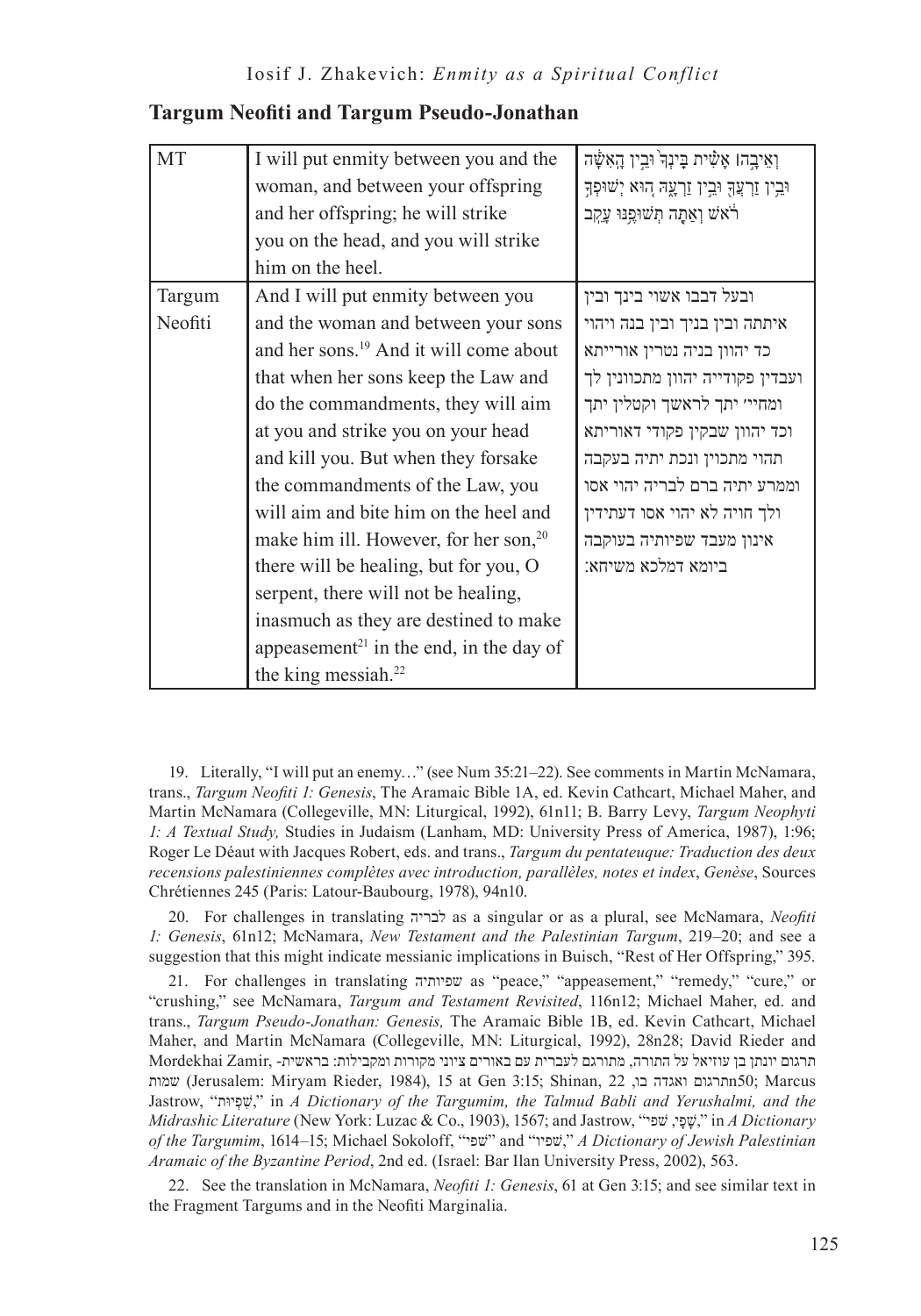*Journal of Biblical and Theological Studies 7.1*

| Targum   | And I will put enmity between you       | ודבבו אישוי בינך ובין איתתא     |
|----------|-----------------------------------------|---------------------------------|
| Pseudo-  | and the woman, between the offspring    | בין זרעית בנך ובין זרעית בנהא   |
| Jonathan | of your sons and the offspring of her   | ויהי כד יהוון בנהא דאיתתא נטרין |
|          | sons. And it will come about that       | מצוותא דאורייתא יהוון מכוונין   |
|          | when the sons of the woman keep the     | ומחיין יתך על רישך וכד שבקין    |
|          | commandments of the Law, they will      | מצוותא דאורייתא תהוי מתכווין    |
|          | aim and strike you on your head. But    | ונכית יתהון בעיקביהון ברם להון  |
|          | when they forsake the commandments      | יהי אסו ולך לא יהי אסו ועתידין  |
|          | of the Law, you will aim and bite them  | הינון למיעבד שפיותא בעיקבא      |
|          | on their heels. However, for them there | ביומי מלכא משיחא                |
|          | will be healing, but for you there will |                                 |
|          | not be healing, as they are destined to |                                 |
|          | make appeasement in the end, in the     |                                 |
|          | day of the king messiah. $^{23}$        |                                 |

Neofiti and Pseudo-Jonathan, introducing interpretative expansions that are similar to each other, indicate even more definitively that their understanding of the hostility at Gen 3:15 is more than merely natural. However, in these two Targums the natural aspect of the conflict does remain.<sup>24</sup>

The spiritual element is added to this battle in both Neofiti and Pseudo-Jonathan in that the battle is conditioned by the practice of keeping or not keeping the commandments of the law, a condition that the biblical text lacks. On the one hand, the sons of the woman will strike the serpent when they keep the law. Thus Neofiti reads: "And it will come about that *when her sons keep the Law and do the commandments*, they will aim at you and strike you on your head and kill you"; and Pseudo-Jonathan states: "And it will come about that *when the sons of the woman keep the commandments of the La*w, they will aim and strike you on your head" (italics mine).<sup>25</sup> On the other hand, when the sons of the woman do not keep the law, the serpent will attack them. Neofiti reads: "*But when they forsake the commandments of the Law*, you will aim and bite him on the heel and make him ill"; and Pseudo-Jonathan states: "*But when they forsake the commandments of the Law,* you will aim and bite them on their heels" (italics mine). This integration of the law into the context of the battle portrays the battle as being governed by the relationship of the sons of the woman to the law of God. McNamara remarks that this expansion correlates with the Jewish theological concept that "one's eternal destiny was determined by

25. Italicized text represents the targumic additions.

<sup>23</sup>. See the translation in Maher, *Pseudo-Jonathan: Genesis*, 28 at Gen 3:15.

<sup>24</sup>. Buisch, "Rest of Her Offspring," 393. The plural nouns and verbs in these texts indicate that the targumists understood the singular forms in the Hebrew ("he" וּאוּהָ, "will strike" לְשׁוּכָּךְ; etc.) to function as collectives; but regarding the singular understanding of offspring in Neofiti, see footnote 20 above.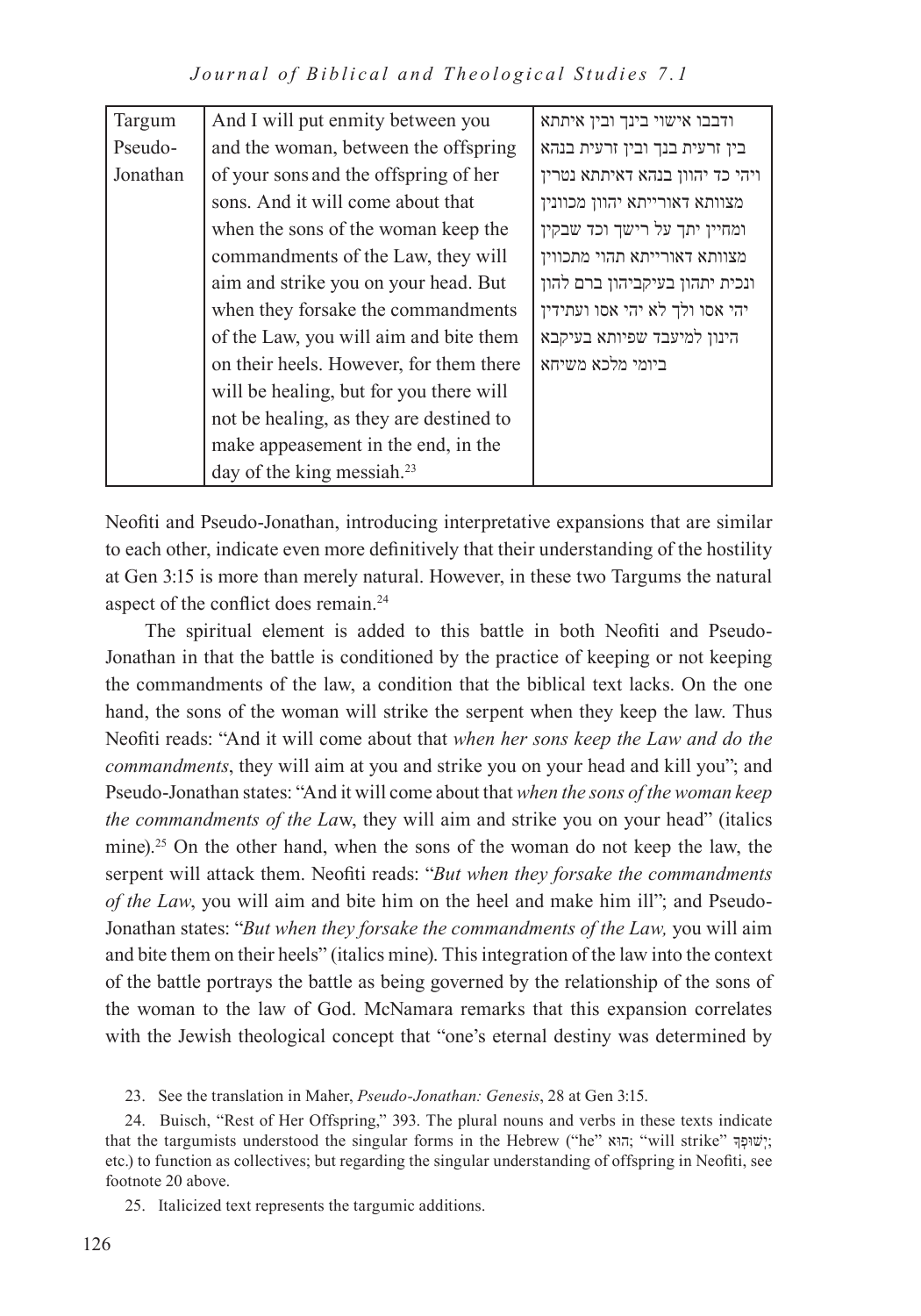one's attitude to the Law."26 And in another work he notes that "The belief that the righteous would be rewarded for their good deeds and that the wicked would be punished for their sins was, of course, commonplace in Jewish literature."27

The actual incorporation of the expanded text into these two Targums, just as in Onqelos, is intricately linked to the words that appear in the Hebrew text. Thus the trigger that prompted the expansions concerning the commandments of the law is the verb "strike" (שׁוֹף). While the verb is retained in the verse and rendered as "strike" with respect to the sons, and "bite" with respect to the serpent, the verb is also reinterpreted and linked directly to the practice of the keeping of the law. Maher explains that the similarity of the root  $\psi$  ("to strike") to the root  $\psi$ " ("to pant") triggered and allowed for the expansion concerning the law. He writes:

The idea of "keeping" (Nf, Ps.-J.) or "toiling in" (Nfmg, P, V, N, L) the Law seems to have been introduced into this verse because the *meturgemanim* took the verb šwp in *yšwpk r'š*, "he shall bruise your head," to be derived from š'p, "gasp, pant," which they took to refer to the striving and the effort required in the observance of the Torah. By then linking the verb šwp with the same verb š'p in the sense of "pant after, long for," and thus "strive to reach a goal," the *meturgemanim* (Nf, P, V, N, L, Ps.-J.; cf. Nfmg) derive the idea of "take aim" from *yšwp(k)* and *tšwp(nw)*, "he/you shall bruise."28

In other words, upon linking וףּשׁ and שאףׁ, evidently due to the phonetic similarity between the words, the targumists then applied שאףׁ specifically to a desire for the law. Indeed, this very usage of שאףׁ appears at Psa 119:131: "I open my mouth and ;ESV (֭ פִּֽי־פָעַרְ תִּי וָאֶשְׁאָ֑ ֖ פָה כִּי לְמִצְֹותֶ֣יָך יָאָ ֽבְתִּי "commandments Your for long I for ,*pant* italics mine).29 This type of interpretive procedure conceivably served as the grounds for the expansion that the battle between the sons of the woman and the serpent is not

26. McNamara, *Targum and Testament Revisited*, 209, and see page 115. For a sampling of the theological relationship between success and obedience to the law in targumic thought, see Pseudo-Jonathan Gen 3:24; 4:8; 15:1; 17; 25:23; 27:40 (also Neofiti and Onqelos); 30:18; 38:25; 39:10; 49:1; Pseudo-Jonathan Num 24:14; Neofiti Deut 33:29. Note also the Hebrew text of Deut 28 and 30:15–18. For comments, see Maher, *Pseudo-Jonathan: Genesis,* 30n58; McNamara, *Neofiti 1: Genesis,* 61n13; Le Déaut with Robert, *Targum du pentateuque*, 94n10; Morgen, "Apocalypse 12," 72–73; A. Melinek, "The Doctrine of Reward and Punishment in Biblical and Early Rabbinic Writings," in *Essays Presented to Chief Rabbi Israel Brodie on the Occasion of His Seventieth Birthday*, ed. H. J. Zimmels, J. Rabbinowitz, and L. Finestein (London: Soncino, 1967), 275–90; C. T. R. Hayward, "A Portrait of the Wicked Esau in the Targum of Neofiti 1," in *The Aramaic Bible: Targums in their Historical Context*, ed. D. R. G. Beattie and M. J. McNamara, Journal for the Study of the Old Testament Supplement Series 166 (Sheffield: Sheffield Academic, 1992), 291–301; R. P. Gordon, "The Targumists as Eschatologists," in *Congress Volume: Göttingen 1977*, ed. J. A. Emerton, Supplements to Vetus Testamentum 29 (Leiden: Brill, 1978), 113–30.

27. Maher, *Pseudo-Jonathan: Genesis*, 30n58.

28. Maher, *Pseudo-Jonathan: Genesis*, 27n27; and see Shinan, 213–2:211 ,מתורגמנים של אגדתם.

29. See *Enhanced Brown-Driver-Briggs Hebrew and English Lexicon*, s.v. "אֲשָׁבָּוֹ"; See also Isa 42:14; Job 5:5; 7:2; 36:20; Jer 2:24; 14:6; Ecc 1:5.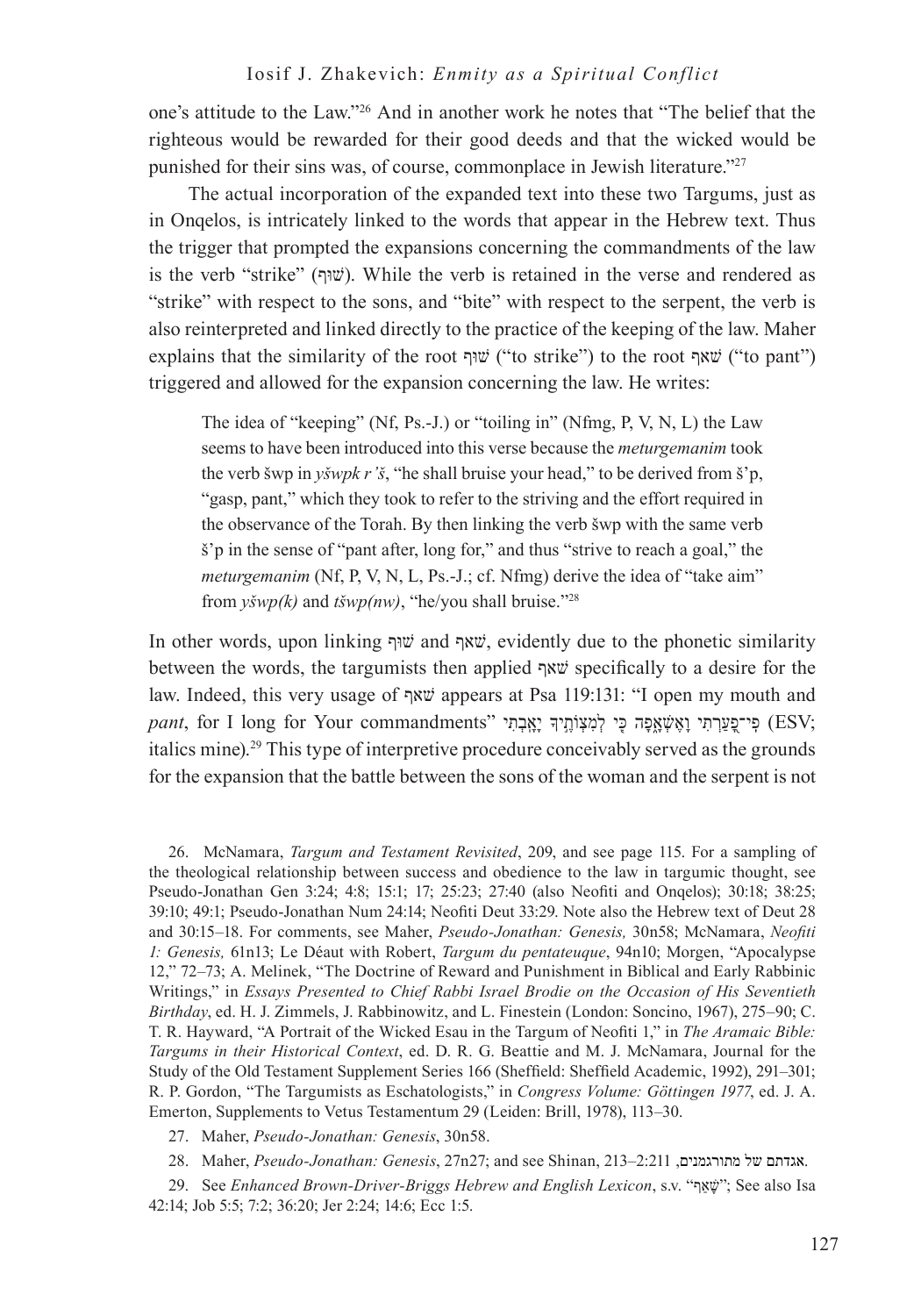merely natural antagonism between humans and serpents, but that this battle is rather governed by the sons' success or failure to keep the law.

As noted above, however, while the targumists reinterpret the root שׁוּף "to" strike" as שאףׁ" to pant," they nonetheless also proceed to include the meaning of the actual root וףּשׁ" to strike" with respect to the sons and with respect to the serpent, thus providing a double translation of this verb—on the one hand, as "to keep the law," deriving from שאף, and on the other, as "to strike," deriving from שוף <sup>30</sup> David Golomb refers to this approach as "creative exploitation of ambiguity," where instead of choosing one translation, the targumists "pick 'both-and.'"31 Thus, the sons will "strike" the serpent on the head if they keep the law (Ps-J: ומחיין יתך על רישך), or, alternatively, the serpent will "bite" the sons at their heels if they do not keep the law (Ps-J: ונכית יתהון בעיקביהון). With this reworking of the text, while the nature of the battle is elevated to the realm of the spiritual (i.e., keeping the law), the physical aspect of the battle remains, and, in fact, serves as the practical outworking of the spiritual state of the conflict.

In the end, assessment of the targumic rendering of Gen 3:15 demonstrates that, in the view of the targumists the conflict announced at Gen 3:15 is at its core a spiritual, not merely a natural, conflict.

# **The Spiritual Nature of the Conflict at Revelation 12:17**

Very much a comparable perspective of the conflict of Gen 3:15 is expressed in the NT at Rev 12:17 in a manner that parallels the targumic text in various ways. Two specific elements at 12:17 represent this congruity with the Targums: 1) the perception that the serpent is more than a mere snake, in fact, a spiritual personality; and 2) the association of the woman's offspring with the commandments of God, similar to the text of the Targums.

31. David Golomb, "Ambiguity in the Pentateuchal Targumim," in *Textual and Contextual Studies in the Pentateuchal Targums*, Targum Studies 1, ed. Paul V. M. Flesher (Atlanta, GA: Scholars, 1992), 141; see also Levy, *Targum Neophyti 1,* 52–53.

<sup>30.</sup> Maher, Pseudo-Jonathan: Genesis, 27, n. 27; Shinan, 213-2:211 מתורגמנים, Pérez Fernández, *Tradiciones Mesiánicas en el Targum Palestinense*, 44–47.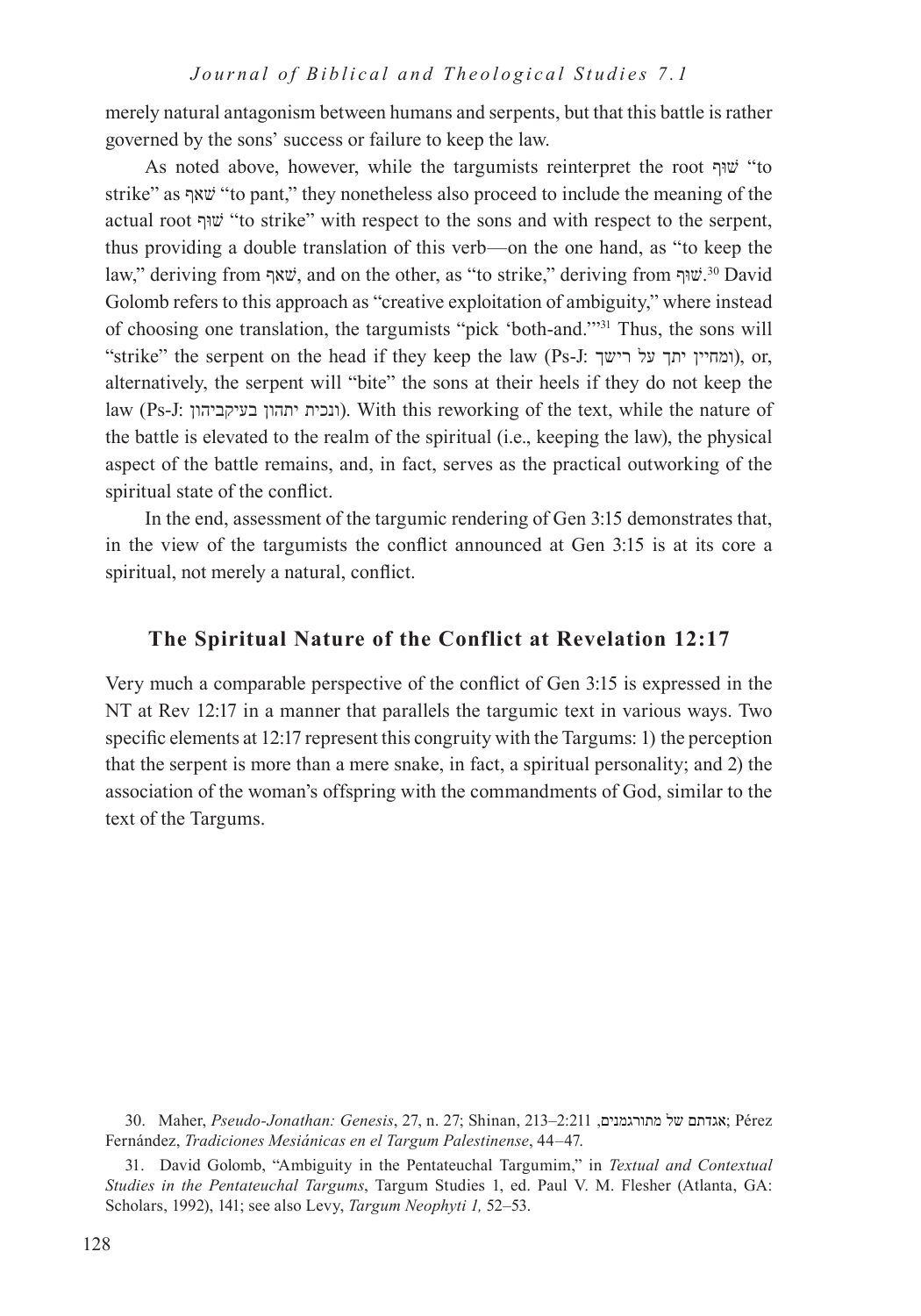# **Revelation 12:17**

| Rev 12:17 | <sup>17</sup> Then the dragon was angry with the | <sup>17</sup> καὶ ώργίσθη ὁ δράκων |
|-----------|--------------------------------------------------|------------------------------------|
|           | woman and went off to make war on                | έπι τη γυναικί και                 |
|           | the rest of her offspring, those who             | άπῆλθεν ποιῆσαι πόλεμον            |
|           | keep the commandments of God and                 | μετά τῶν λοιπῶν τοῦ                |
|           | hold to the testimony of Jesus.                  | σπέρματος αύτης τών                |
|           |                                                  | τηρούντων τὰς ἐντολὰς              |
|           |                                                  | τοῦ θεοῦ καὶ ἐχόντων τὴν           |
|           |                                                  | μαρτυρίαν Ίησου.                   |

The first element at 12:17 that reveals the text's presupposition that the conflict of Gen 3:15 is spiritual is the perspective of Rev 12 that the serpent of Gen 3 and the devil, Satan, and the dragon are one and the same spiritual personality. While 12:17 mentions "the dragon" (ὁ δράκων) without further specification, Rev 12:9 explicitly identifies the dragon as the devil (Διάβολος), Satan (Σατανᾶς), and "that ancient serpent" (ο ὄφις ὁ ἀρχαῖος). On the one hand, this identification of the dragon forges a clear connection to Gen 3, in that the dragon is described with the lexical term "serpent" (ὄφις), which corresponds to the term used to describe the serpent in Gen 3 (cf. Heb: עֲחָשׁ; LXX: ὄφις).<sup>32</sup> On the other hand, the depiction of this dragon as a spiritual personality demonstrates that Rev 12, with 12:17 included, imagines the serpent of Gen 3 to be more than a mere snake. Admittedly, such an explicit identification of the serpent is absent from the Targums. Nevertheless, as noted above, Onqelos does hint that the serpent wields the cognitive faculty of keeping antagonism toward the offspring. Overall, however, this suggests that while the Targums and Rev 12 share the broader view that the conflict is spiritual, the Targums do not follow the exact same reading of the serpent within Gen 3 vis-à-vis Rev 12.<sup>33</sup>

The second element at 12:17 that points to the text's view that the conflict is spiritual is the text's association of the woman's offspring with the commandments of God. On the one hand, Rev 12:17 draws a direct link to Gen 3 in employing the specific term "offspring" (σπέρμα), which corresponds to the Hebrew equivalent  $\mathbf{I}$ and which serves as the antecedent to the pronoun ואּה at Gen 3:15. Aune points out that, "The phrase τὸ σπέρμα αὐτῆς, literally, 'her seed,' is a very unusual expression, for 'seed' or 'offspring' are normally associated with a male progenitor"; and so he interprets this feature to be a point of connection to Gen 3:15, in which the offspring

32. For some discussion on the serpent in Gen 3 and Rev 12, see Morgen, "Apocalypse 12," 65–67; Kugel, *Traditions of the Bible*, 98–100; and Johnston, "Messiah and Genesis 3:15," 461–63.

33. But note Pseudo-Jonathan's introduction of the adversarial angel Sammael at Gen 3:6, to whom Maher refers as a "hostile and destructive being" (Maher, *Pseudo-Jonathan: Genesis*, 26n8). See Pseudo-Jonathan Gen 4:1; and for further reference, see Louis Ginzberg, *Legends of the Jews*, 2nd ed., trans. Henrietta Szold and Paul Radin (Philadelphia: Jewish Publication Society of America, 2003), 2:1389–90.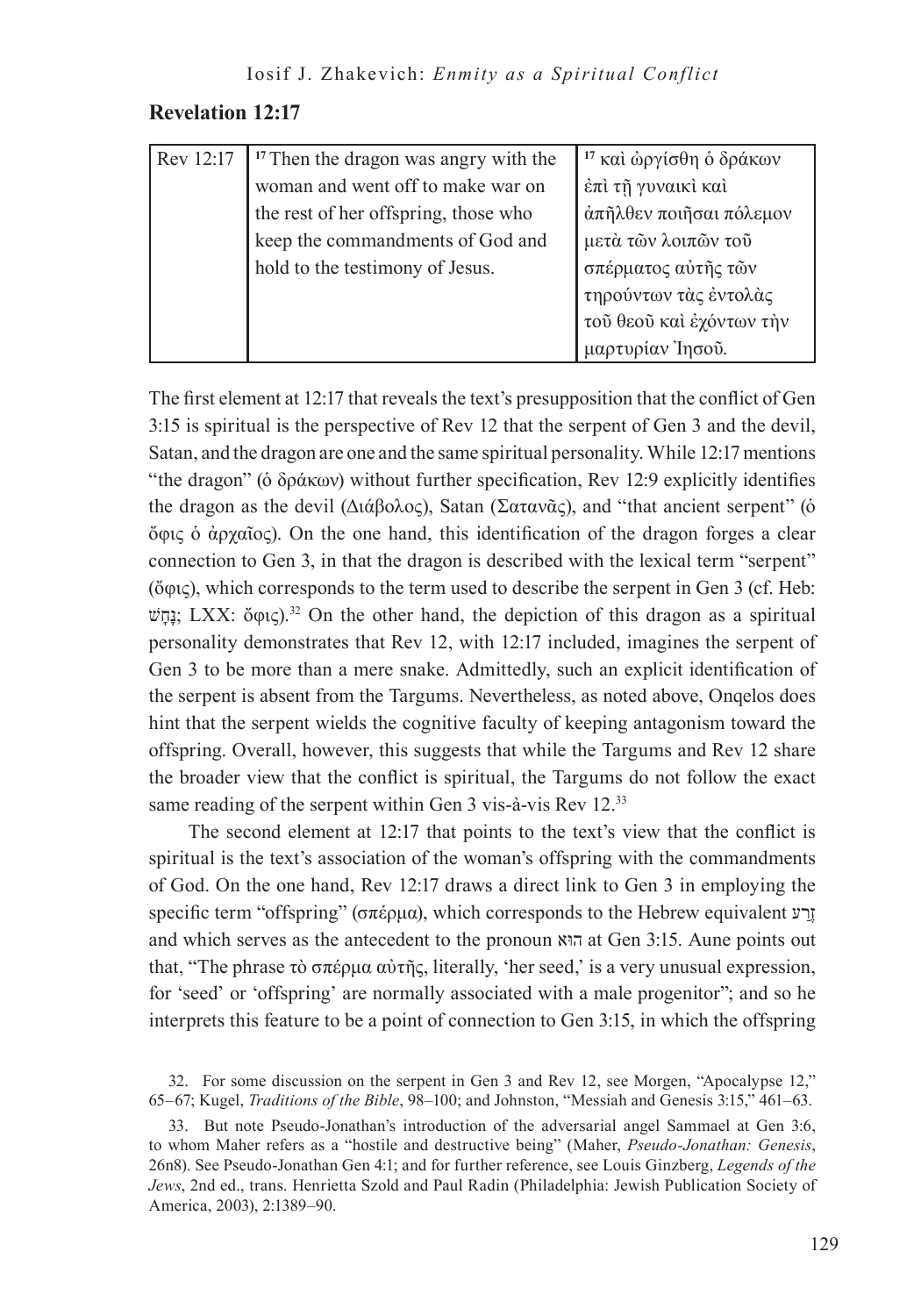is specifically associated with Eve.<sup>34</sup> Osborne, adding to this conclusion, observes that "σπέρμα…is found only here in the book and alludes to Gen. 3:15."35 On the other hand, Rev 12:17 reveals its presupposition that the battle is of spiritual kind in that this offspring is described as "those who keep *the commandments of God* and hold to the testimony of Jesus" (τῶν τηρούντων τὰς ἐντολὰς τοῦ θεοῦ καὶ ἐχόντων τὴν μαρτυρίαν Ίησοῦ; cf. 14:12; italics mine).<sup>36</sup> This statement articulates the fact that the serpent is executing a battle against a very specific group of individuals—those who keep the commandments of God. $37$  As noted in the discussion on the Targums, placing this conflict in the context of the law of God indicates that this conflict is not one that is defined merely by the natural hostility between the humans and the snakes; rather, the essence of the battle is spiritual in that the dragon's (i.e., the serpent's) hostility is strategically aimed at those who demonstrate their obedience to God.

Therefore, as in the case of the Targums discussed above, so in the case of Rev 12:17, the perspective of Gen 3:15 is that the conflict is of spiritual nature.

# **The Implications of the Parallels between Revelation 12:17 and the Targums on Genesis 3:15**

Furthermore, the analogous reference to the offspring who keep the commandments both at Rev 12:17 and within the Targums raises questions about the literary relationship between these two literary corpora. Is the NT borrowing from the Targums? Are the Targums relying on the NT? Are they independently drawing on a tradition of their time? Buisch states that "Targumic borrowing from the New Testament is highly implausible … and New Testament borrowing from the Targums is impossible since the New Testament antedates the Targums as we have them."38 How then is this shared perspective to be explained? Ultimately, analysis of the similarities and differences in the presentation of this tradition within the Targums and at Rev 12:17 reinforces the scholarly view that both the NT and the Targums adopted an already existing interpretation of Gen 3:15, which, in this case, relates specifically to the perception that the conflict is spiritual.<sup>39</sup>

34. David E. Aune, *Revelation 6–16*, Word Biblical Commentary 52B (Dallas: Word, 1998), 708; and G. K. Beale, *The Book of Revelation: A Commentary on the Greek Text*, New International Greek Commentary of the New Testament (Grand Rapids, MI; Eerdmans, 1999), 679; and Buisch, "Rest of Her Offspring," 397n32; but see also Michael Rydelnik, *The Messianic Hope: Is the Hebrew Bible Really Messianic?* (Nashville, TN: B&H, 2010), 135n19.

35. Grant R. Osborne, *Revelation*, Baker Exegetical Commentary on the New Testament (Grand Rapids, MI: Baker Academic, 2002), 485.

36. Osborne, *Revelation*, 485–86.

37. Note Johnston's discussion of the plural understanding of offspring at Rev 12:17 and its relationship to the singular pronoun ואּה" he"(?) at Gen 3:15 in Johnston, "Messiah and Genesis 3:15," 469–71; and see Beale, *Book of Revelation*, 679.

38. Buisch, "Rest of Her Offspring," 389; and see footnote 7 above.

39. See McNamara, *Targum and Testament Revisited*, 10. Buisch, "Rest of Her Offspring," 400.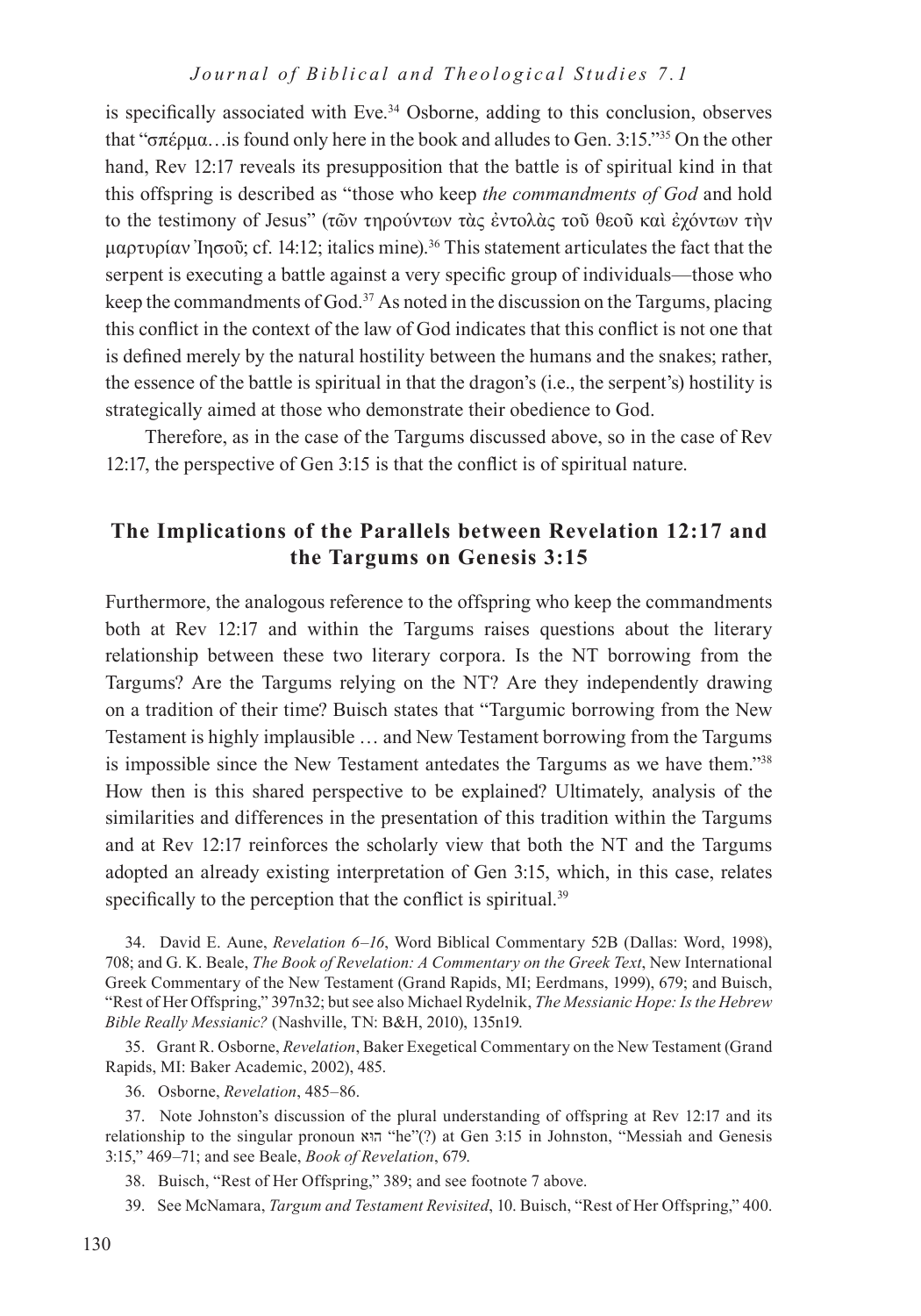## Iosif J. Zhakevich: *Enmity as a Spiritual Conflict*

Considering these questions on a broader level between Rev 12 and the targumic expansions of Gen 3:15, Buisch points to various similarities and differences between these compositions and contends that these two literary corpora do share a common interpretation of Gen 3:15, but without evidence of literary dependence. The similarities she identifies include the appearance of the same characters (a woman, a serpent, the Messiah, and the offspring who keep the commandments); the parallels in plot (a deadly conflict between the woman/woman's offspring and the serpent; and the eventual defeat of the serpent); and a common temporal setting (the eschatological time-period).<sup>40</sup> The differences she notes are: the relationship between the woman and the messiah (as to whether or not he is the son of the woman); the outcome of the offspring's obedience (as to whether they execute an attack on the serpent or endure an attack by the serpent/dragon);<sup>41</sup> the reference to healing and appeasement in the eschaton; the description of the battle in heaven; the mention of Jesus; and the distinct rendering of the term "offspring"  $\gamma$ יָדע in each composition—the figurative sense in σπέρματος "offspring" in Rev 12, in contrast to the concrete sense in /בנהא בניה" sons" in the Targums.42

To this analysis we may add a few similarities and differences specifically with reference to the offspring who keep the commandments at Rev 12:17 and in the Targums (except Onqelos, which lacks this expansion). Consider the textual elements of this reference in the table below:

| study the Law and       | לעיין באוריתא                | <b>Fragment Targums</b> |
|-------------------------|------------------------------|-------------------------|
| keep the commands       | $^{43}$ ונטרין פיקודיא       |                         |
| keep the Law and        | נטרין אורייתא ועבדין פקודייה | Neofiti                 |
| do the commands         |                              |                         |
| keep the                | נטרין מצוותא דאורייתא        | Pseudo-Jonathan         |
| commandments of the Law |                              |                         |
| those who keep the      | τῶν τηρούντων τὰς            | Rev 12:17               |
| commandments of God     | έντολάς του θεού             |                         |

As regards the similarities, two observations are in order. First, all the renditions share the interpretation that the offspring is a plurality, inasmuch as the participles used to refer to the offspring are consistently plural (עבדין; נטרין; לעיין ;and τηρούντων), whereas the grammatical number of the offspring at Gen 3:15 is ambiguous (if not

40. Buisch, "Rest of Her Offspring," 397–98.

41. See comments in Buisch, "Rest of Her Offspring," 393, 399; Aune, *Revelation 6–16*, 708; and Osborne, *Revelation*, 485.

42. Buisch, "Rest of Her Offspring," 398–99. Buisch infers that "The use of σπέρμα in Rev 12:17 shows that this source had not been influenced by the Targumic agenda to concretize and remove any metaphor, in which case τέκνον or υἱός would have been the term of choice" (400; and see 391).

43. Neofiti Marginalia yields the same text here.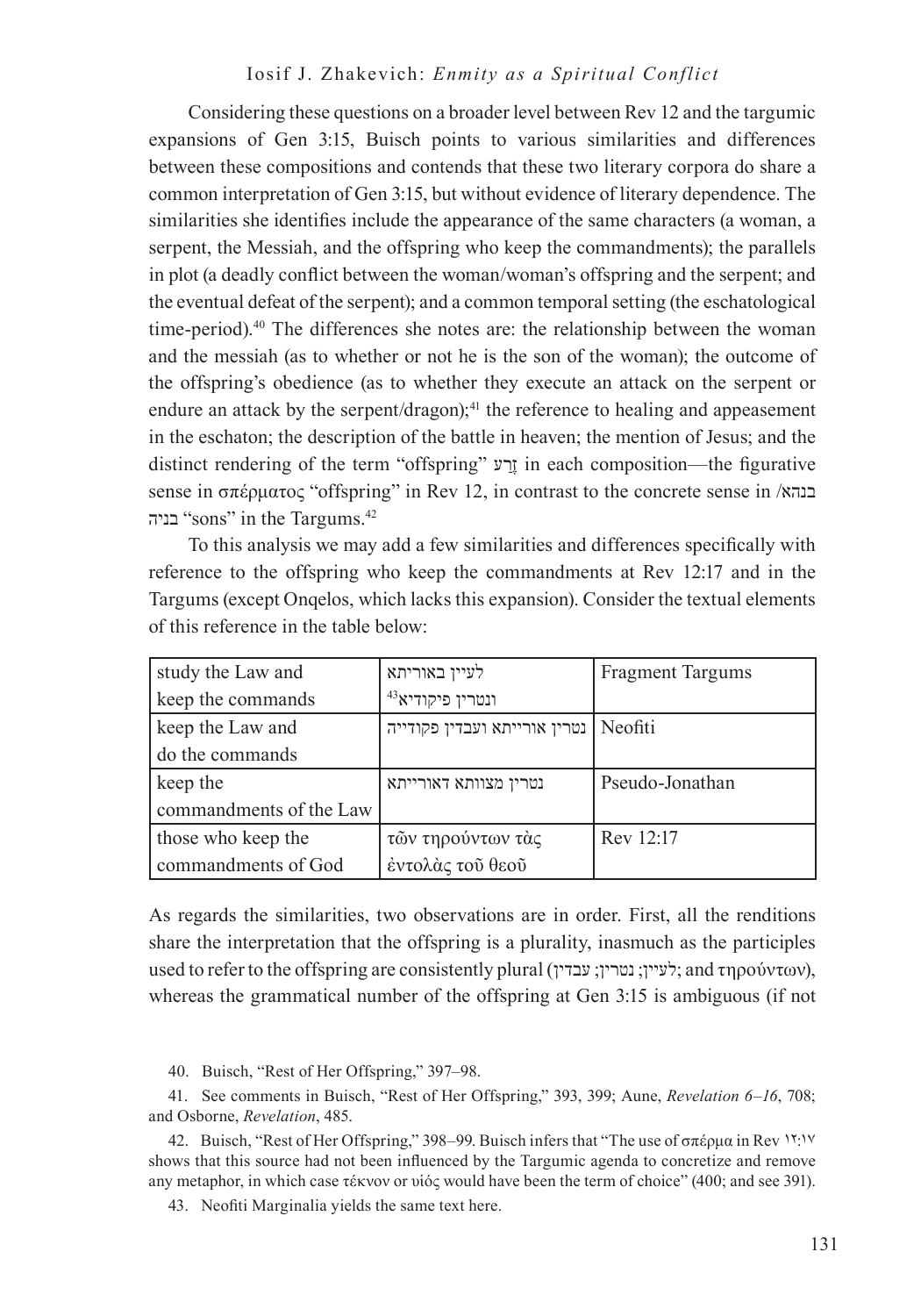singular, i.e., הוא $^{14}$  Second, all the renditions employ the equivalent of the locution "keep" to communicate the idea of obeying the law (נטר in Aramaic and the corresponding **τηρέω** in Greek). These subtle similarities add to the contention that a common perspective of Gen 3:15 lies beneath these formulations of the text.

As regards the differences, three comments are in order. First, the targumic texts all use verbal participles to describe the offspring's act of observing the law (עבדין; נטרין; לעיין(, while Rev 12:17 uses an attributive participle to convey the same idea (τῶν τηρούντων).<sup>45</sup> Second, two different patterns of syntactic structure are employed to convey a similar notion of observing the law. On the one hand, the Fragment Targums and Neofiti use two clauses conjoined by the conjunction *waw* with nearly the same diction. On the other, Pseudo-Jonathan and Rev 12:17 use one clause that manifests a similar structure and similar diction—the participles נטרין and τῶν τηρούντων represent the action "keep" in the first position; the direct objects מצוותא and τὰς ἐντολὰς represent the noun "commandments" in the second position; and the prepositional phrases דאורייתא and τοῦ θεοῦ represent the modifiers "of the Law" and "of God," respectively, in the third position. Third, while the Targums make reference to the Law (אורי<sup>[5]</sup>ארי (אורי און) and to the commandments (פיקודיא; מצוותא), they do not explicitly associate these with God. In contrast, Rev 12:17 makes the link between the commandments and God explicit (τὰς ἐντολὰς τοῦ θεοῦ), while also adding the particular remark about the offspring's commitment "to the testimony of Jesus" (τὴν μαρτυρίαν Ἰησοῦ). Thus the distinct features within each expression of the text exhibit evidence of literary independence on the part of the author of each composition.

In the end, the combined assessment of these similarities and differences suggests that, a common tradition of Gen 3:15 does seems to sustain the renderings of the Targums and Rev 12:17; however, literary dependence seems not to be in effect between these compositions. Articulating this conclusion in a helpful manner, Buisch writes that "both the New Testament and the Targums presuppose a comparable understanding of the same biblical text but without sharing exact wording."46

45. Bill T. Arnold and John H. Choi, *A Guide to Biblical Hebrew Syntax*, 2nd ed. (Cambridge: Cambridge University Press, 2018), 90–95, §3.4.3; David M. Golomb, *A Grammar of Targum Neofiti*, Harvard Semitic Monographs 34 (Chico, CA: Scholars Press: 1985), 121–22; Edward Morgan Cook, *Rewriting the Bible: The Text and Language of the Pseudo-Jonathan Targum* (PhD diss., University of California, Los Angeles, 1986), 190–91 and 217–19; Daniel B. Wallace, *Greek Grammar Beyond the Basics: An Exegetical Syntax of the New Testament with Scripture* (Grand Rapids: Zondervan, 1997), 612–55, especially 618; David L. Mathewson and Elodie B. Emig, *Intermediate Greek Grammar: Syntax for Students of the New Testament* (Grand Rapids: Baker, 2016), 205–26.

46. Buisch, "Rest of Her Offspring," 400.

<sup>44</sup>. Shepherd, "Targums," 52; and see Abner Chou, *The Hermeneutics of the Biblical Writers: Learning to Interpret Scripture from the Prophets and Apostles* (Grand Rapids: Kregel, 2018), 83–89.